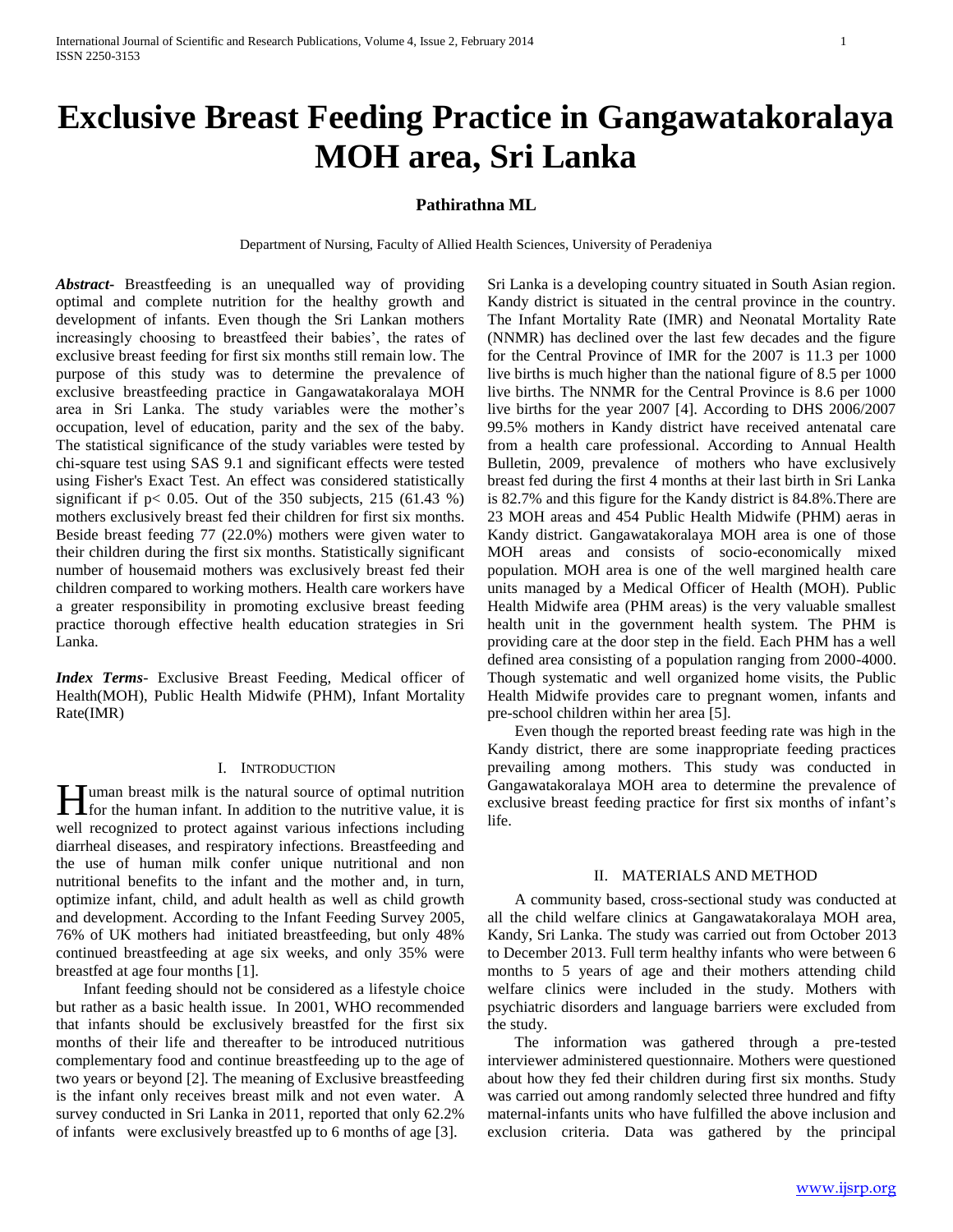investigator by participating to each child welfare clinic at Gangawatakoralaya MOH area. Before administering the questionnaire, purpose of the study was clearly explained and informed written consent was obtained from the mothers who took placed in the study.

 Ethical clearance for the study was obtained from the Ethical Review Committee, Faculty of Allied Health Sciences, University of Peradeniya and permission to carry out the study was obtained from the Provincial Director of Health Services, Central Province. The statistical analysis was done with SAS 9.1 using Fisher's exact test. The p value  $\leq 0.05$  was considered as significant.

## III. RESULTS

 Out of 350 mothers who were participated for the study, majority (88%) were educated up to secondary level where as 84.29% of mothers were housemaids. Among the 350 enrolled infants 171(48.86%) were male and 179 (51.14%) were female. Family income was varied between less than 17000 to above 88000 Sri Lankan rupees.

**Table I: Characteristics of the study sample**

| Characteristic |             | <b>Frequency</b> | (%)   |
|----------------|-------------|------------------|-------|
|                |             | (n)              |       |
| Mother's       | Primary     | 17               | 4.86  |
| level<br>of    | Secondary   | 308              | 88.00 |
| education      | University  | 25               | 7.14  |
| Mother's       | Housemaid   | 295              | 84.29 |
| occupation     | Working     | 55               | 15.71 |
|                | mothers     |                  |       |
| Parity         | Primiparous | 177              | 50.6  |
|                | Multiparous | 173              | 49.4  |
| Sex of the     | Male        | 171              | 48.86 |
| infant         | Female      | 179              | 51.14 |
| Family         | $<$ 170000  | 76               | 21.71 |
| Income         | $>17000-$   | 124              | 35.43 |
| (per           | 26000       |                  |       |
| $month)*$      | $>26000-$   | 85               | 24.29 |
| <b>LKR</b>     | 38000       |                  |       |
|                | $>38000-$   | 56               | 16.00 |
|                | 60000       |                  |       |
|                | $>60000-$   | 7                | 2.00  |
|                | 88000       |                  |       |
|                | >88000      | 2                | 0.57  |

\*Five categories of income made by combining Mean and median monthly household income by household income decile and sector  $-2009$  [6].

 The prevalence of exclusive breast feeding practice in Gangawatakoralaya MOH area was 61.43%. Out of 350 infants 124(35.43%) infants were introduced water before six months of age. Commencement of complementary feeding was 13.13% before the 7 months of age and 211 (60.28%) infants never experienced formula feeding where as 108 (30.86%) mother introduced formula feeding for their children after 6 months of age. A significantly large number of housemaid mothers (191/295, 64.7%) exclusively breast fed their babies for 6 months compared to the working mothers  $(24/55, 43.6%)$  (p=0.0032). The practice of exclusive breast feeding was not significantly different between the mothers with different education levels, between primiparous and multiparous and also between male and female infants. Family income was also not a significant factor for practice of exclusive breast feeding.

**Table II: Exclusive Breast Feeding**

| Age in months      | <b>Frequency</b> | $($ %) |
|--------------------|------------------|--------|
|                    | (n)              |        |
| Less than 1 month  | 5                | 1.43   |
| Over $1st$ month   | 9                | 2.57   |
| Over first 2month  | 22               | 6.29   |
| Over first 3 month | 44               | 12.57  |
| Over first 4 month | 55               | 15.71  |
| Over first 6 month | 215              | 61.43  |
| <b>Total</b>       | 350              | 100.0% |

**Table III: Introduction of water**

| Age in months                    | <b>Frequenc</b> | (%)    |
|----------------------------------|-----------------|--------|
|                                  | y(n)            |        |
| During $1st$ month               | 2               | 0.57   |
| During $2nd$ month               |                 | 1.14   |
| During $3^{\overline{rd}}$ month | 20              | 5.71   |
| During $4^{\text{th}}$ month     | 42              | 12.00  |
| During $5^{\text{th}}$ month     | 56              | 16.00  |
| During $7^{th}$<br>" months      | 226             | 64.57  |
| <b>Total</b>                     | 350             | 100.0% |

**Table IV: Commencement of Formula Feeding**

| Age in months                |         | <b>Frequency</b><br>(n) | (%)    |
|------------------------------|---------|-------------------------|--------|
| N <sub>0</sub><br>feeding    | formula | 211                     | 60.29  |
| During $1st$ month           |         | 4                       | 1.14   |
| During $2nd$ month           |         | 5                       | 1.43   |
| During $3^{\text{rd}}$ month |         | 5                       | 1.43   |
| During $4^{\text{th}}$ month |         | 9                       | 2.57   |
| During $5^{\text{th}}$ month |         | 8                       | 2.29   |
| After $6th$ months           |         | 108                     | 30.86  |
| <b>Total</b>                 |         | 350                     | 100.0% |

**Table V: Commencement of the complementary feeding**

| Age in months                | <b>Frequency</b> | $($ %) |
|------------------------------|------------------|--------|
|                              | (n)              |        |
| During 3 <sup>rd</sup> month |                  | 0.57   |
| During $4^{\text{th}}$ month | 11               | 3.14   |
| During $5th$ month           | 33               | 9.42   |
| $\overline{At7^{th}}$ month  | 304              | 86.87  |
| Total                        | 350              | 100.0% |